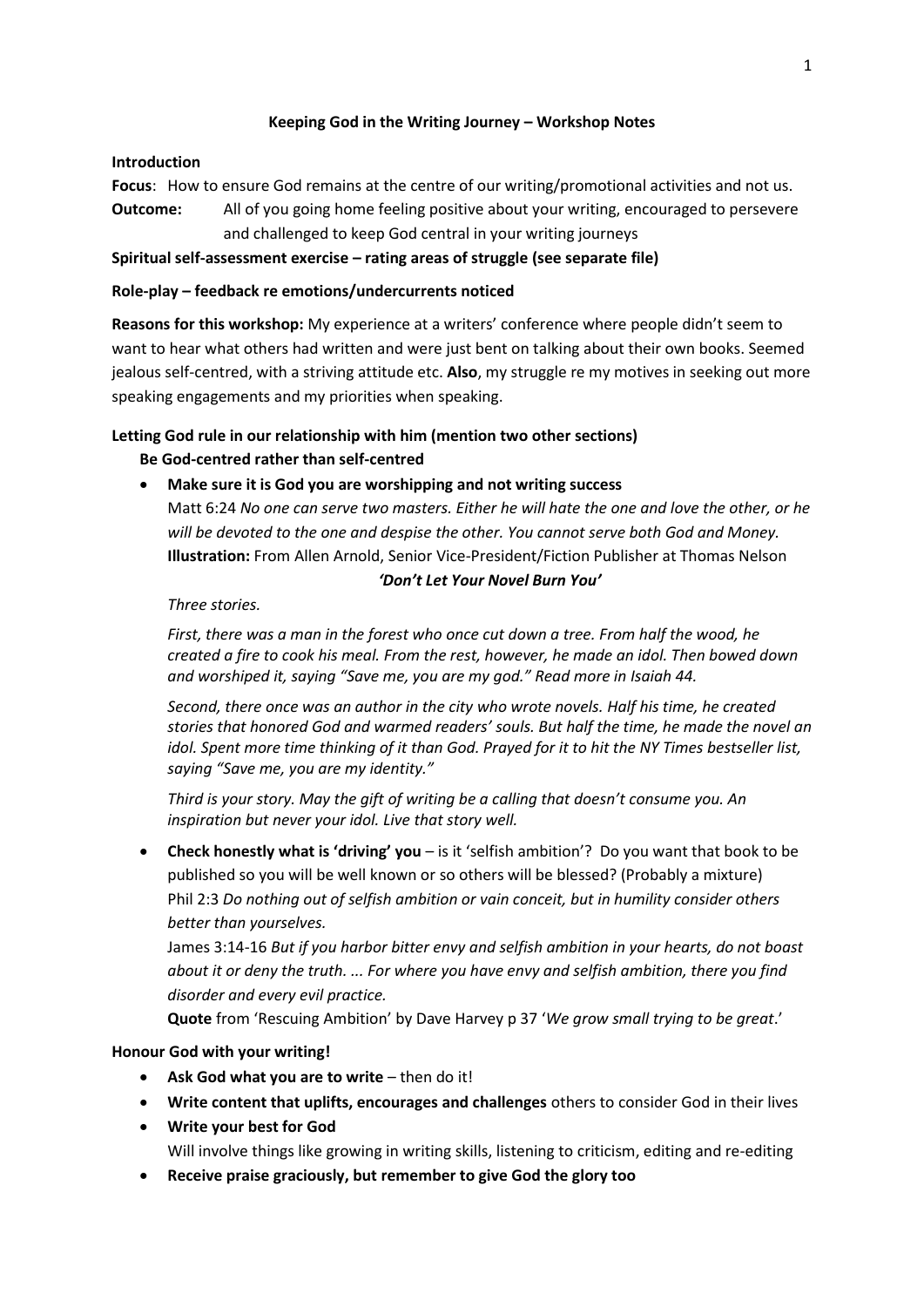John 5:44 *How can you believe if you accept praise from one another, yet make no effort to obtain the praise that comes from the only God?*

#### **Take time to be spiritually nourished**

- **Read Scripture** can be in imaginative ways Eg 'Lectio divina' or some version of this; using different translations; characters/themes
- **Make time for fellowship with others in the body** we need others in the body Rom 12:4 *Just as each one of us has one body with many members, and these members do not all have the same function, so in Christ we who are many form one body, and each member belongs to all the others.*

1 Cor 12:21 *The eye cannot say to the hand, "I don't need you!"And the head cannot say to the feet, "I don't need you!"*

**Keep growing as a Christian** eg reading, ministering to others as you are gifted, retreats etc

#### **Practise the presence of God as you write**

- **Allow God's positive words to drown out the negative words of the enemy**
- **Use something to remind you of God's presence** eg a verse, painting, flowers, candle
- **Pray as you write** and prepare for speaking engagements. Don't write in your own strength.

#### **Trust God when the going is tough and don't give up**

- **Check whose voice are you listening to** God's or the enemy's?
- **If this is the ministry God has called you to do, then there will be opposition** but God will strengthen you to persevere.

2 Cor 4:8 *We are hard pressed on every side, but not crushed; perplexed, but not in despair; persecuted, but not abandoned; struck down but not destroyed.*

#### **Find those who will pray for you and support you in your writing journey**

- **One or two who will journey with you** in your actual writing
- **Email prayer team** for when you speak

### **Application: Time of quietness to give our writing and our writing ambitions over to God (Pray)**

#### **Letting God rule in our relationships with others**

**Show grace to others on the same journey**

 **Get rid of jealousy and envy** Gal 5:19-26 **Read** whole section (jealousy is an act of the sinful nature cf fruit of the Spirit) **Quotes from Anne Lamott 'Bird by Bird' on Jealousy** pages 122-129 P 122 *Jealousy is such a direct attack on whatever measure of confidence you've been able to muster. But if you continue to write, you are probably going to have to deal with it, because some wonderful, dazzling successes are going to happen to some of the most awful, angry, undeserving writers you know – people who are, in other words, not you.* P 124 *Jealousy is one of the occupational hazards of being a writer, and the most degrading.'* [P 126ff Lamott seeks to deal with her jealousy and writes the following:]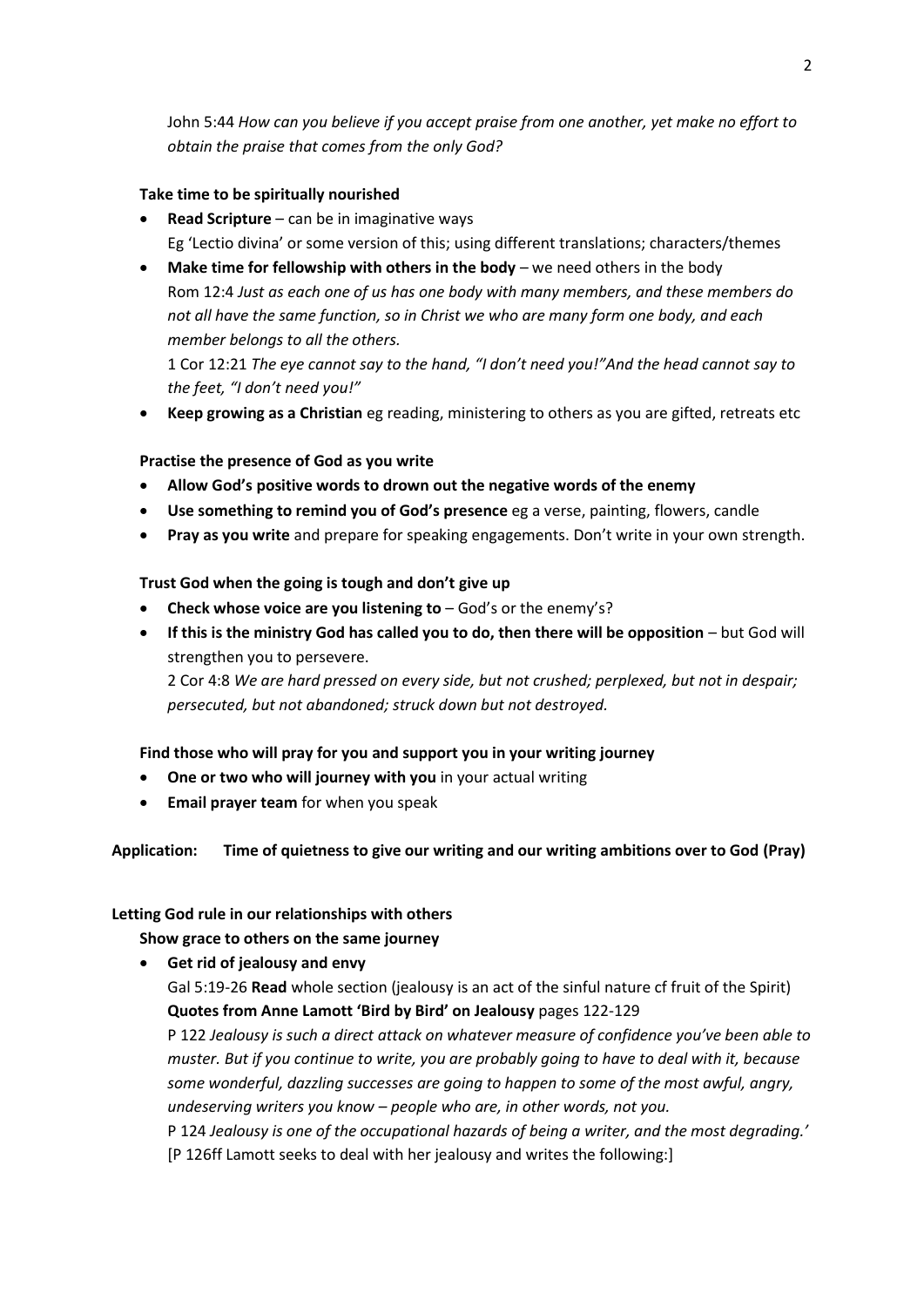P127 *Another piece of the solution came when a poem by Clive James, called "The Book of My Enemy Has Been Remaindered", appeared in The New York Times Book Review. "The book of my enemy has been remaindered," it begins, "And I am pleased." It helped more than words can say. Oh, what blessed relief for someone to be as jealous and spiteful as me and to make those feelings funny. I called everyone whose advice I had sought and read it to them. Everybody howled with recognition. ...*

P 129 *Then I started to write about my envy. I got to look in some cold dark corners, see what was there, shine a little light on what we all have in common. Sometimes this human stuff is slimy and pathetic – jealousy especially so – but better to feel it and talk about it and walk through it than to spend a lifetime being silently poisoned.*

**SO how does she do it?** By learning to laugh at it, write about it and bring it out in the open!

# **Look to the interests of others**

Phil 2:4 *Each of you should look not only to your own interests, but also the interests of others.*

**Application:** Ways we can help other authors – links on website/blog, emails, editing book, interviews on blog, comments on their blogs, going to book launches, buying books!

# **Treat others as you want to be treated**

Luke 6:31 *Do to others as you would have them do to you.*

# **Learn to receive criticism with grace**

- **There is always more to learn** none of us has arrived yet, so get rid of pride Prov 16:18 *Pride goes before destruction, a haughty spirit before a fall.* 1 Pet 5:5b *All of you, clothe yourselves with humility toward one another, because "God opposes the proud but gives grace to the humble."*
- **If you don't agree and the criticism is unwarranted, state your point of view with grace** and don't be defensive
- **Don't let the criticism 'floor' you** or de-motivate you we often remember the one negative comment and forget the other nineteen positive comments!
- **Keep a file of positive comments** about your writing and read it when you need to.

# **Application: Time of quietness for confession and forgiveness** – **pray**

### **Letting God rule in our relationship with ourselves**

# **Expect personal change and growth during the writing process**

- **Possible positive changes**: More relaxed and at peace as we express ourselves creatively and become more of who God has called us to be; more patient and aware of the 'flow' of life; viewing people and situations differently and perhaps with more grace
- **Possible 'negative' changes**: Less tolerant of superficiality, triteness, pretence as we write with more and more integrity out of our 'true selves'; more introvert – too much going on in your head!; perhaps lonely and a little misunderstood

 **Allow God to guide, teach and comfort through these changes** Ps 139:1-2 *Oh Lord, you have searched me and you know me. You know when I sit and when I rise; you perceive my thoughts from afar.* God sees what is happening to us. Ps 139:5 *You hem me in behind and before; you have laid your hand upon me.* God protects.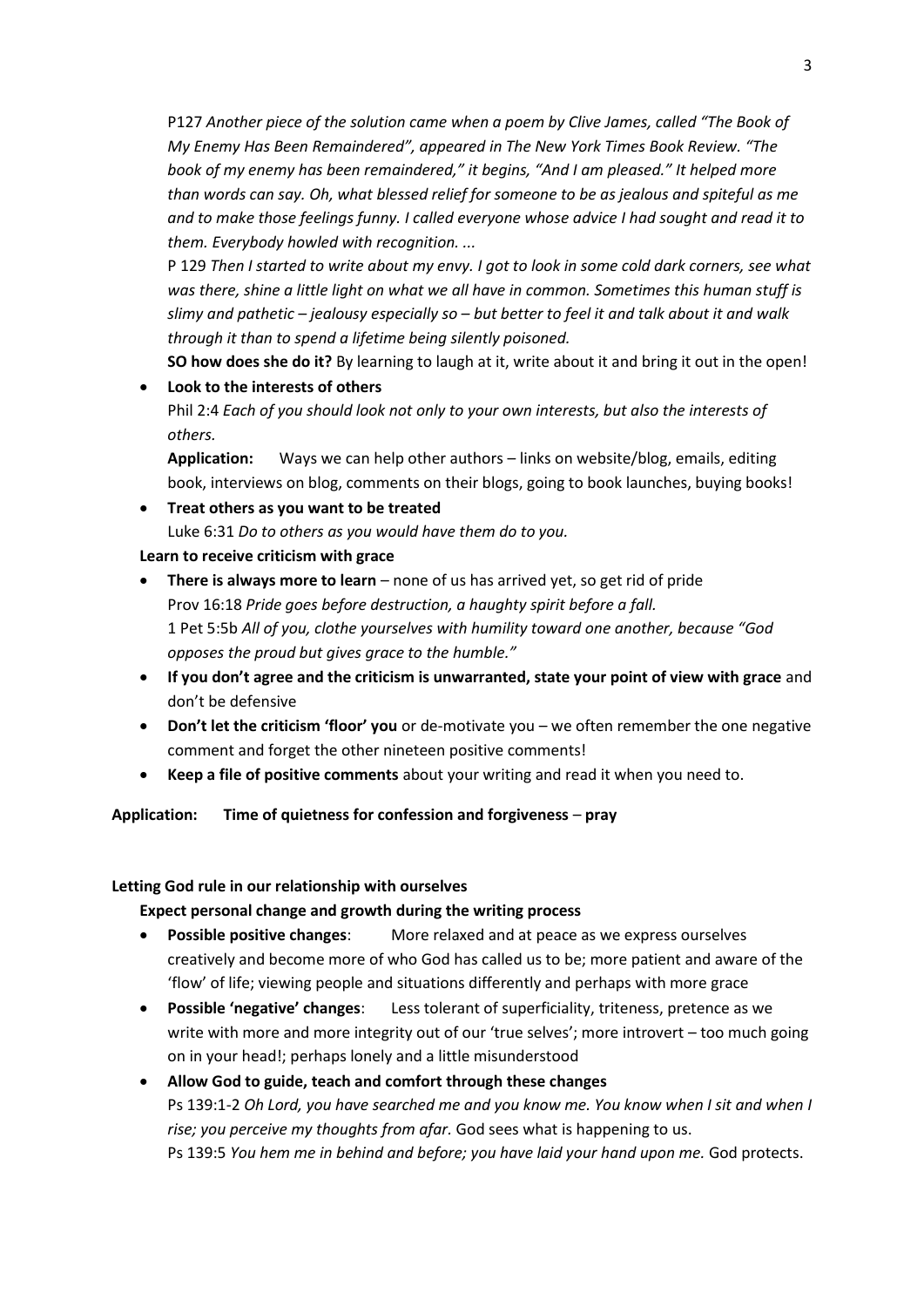**Be honest with yourself and in your writing**

- **Listen to God and know when to call a halt** to a writing project
- **Don't write things you aren't prepared to back up** when you speak we need integrity
- **Be honest and 'real' in the way you portray your characters** (in novels).

**Quotes** from Anne Lamott 'Bird by Bird' (re novelists):

P 52 *A writer paradoxically seeks the truth and tells lies every step of the way. It's a lie if you make something up. ... You make up your characters, partly from experience, partly out of the thin air of the subconscious, and you need to feel committed to telling the exact truth about them, even though you are making them up. I suppose the basic moral reason for doing this is the Golden Rule. I don't want to be lied to; I want you to tell me the truth, and I will try to tell it to you.*

P 53 *Just don't pretend you know more about your characters than they do, because you don't . Stay open to them. It's teatime and all the dolls are at the table. Listen. It's that simple.*

#### **Take the long view!**

 **We can't all be overnight successes**. It often takes time to find our voice, fine hone our skills and build a 'fan base'.

Rom 12:12 *Be joyful in hope, patient in affliction, faithful in prayer.*

 **Observe the work of God over time in this world Read poem '***Take the long view***' Our writing/ministry is just one part of the whole**

> *It helps now and then to step back And take the long view The kingdom is not only beyond our efforts, It is even beyond our vision.*

*We accomplish in our lifetime only a tiny fraction Of the magnificent enterprise that is God's work* (Read to here only) *Nothing we do is complete,*

*Which is another way of saying*

*That the kingdom always lies beyond us.*

*No statement says all that could be said,*

*No prayer fully expresses our faith.*

*No confession brings perfection,*

*No pastoral visit brings wholeness.*

*No program accomplishes the Church's mission.*

*No set of goals and objectives includes everything.*

*This is what we are about.*

*We plant the seeds that one day will grow.*

*We water seeds already planted,*

*Knowing that they hold further development.*

*We provide yeast that produces effects*

*Far beyond our capabilities.*